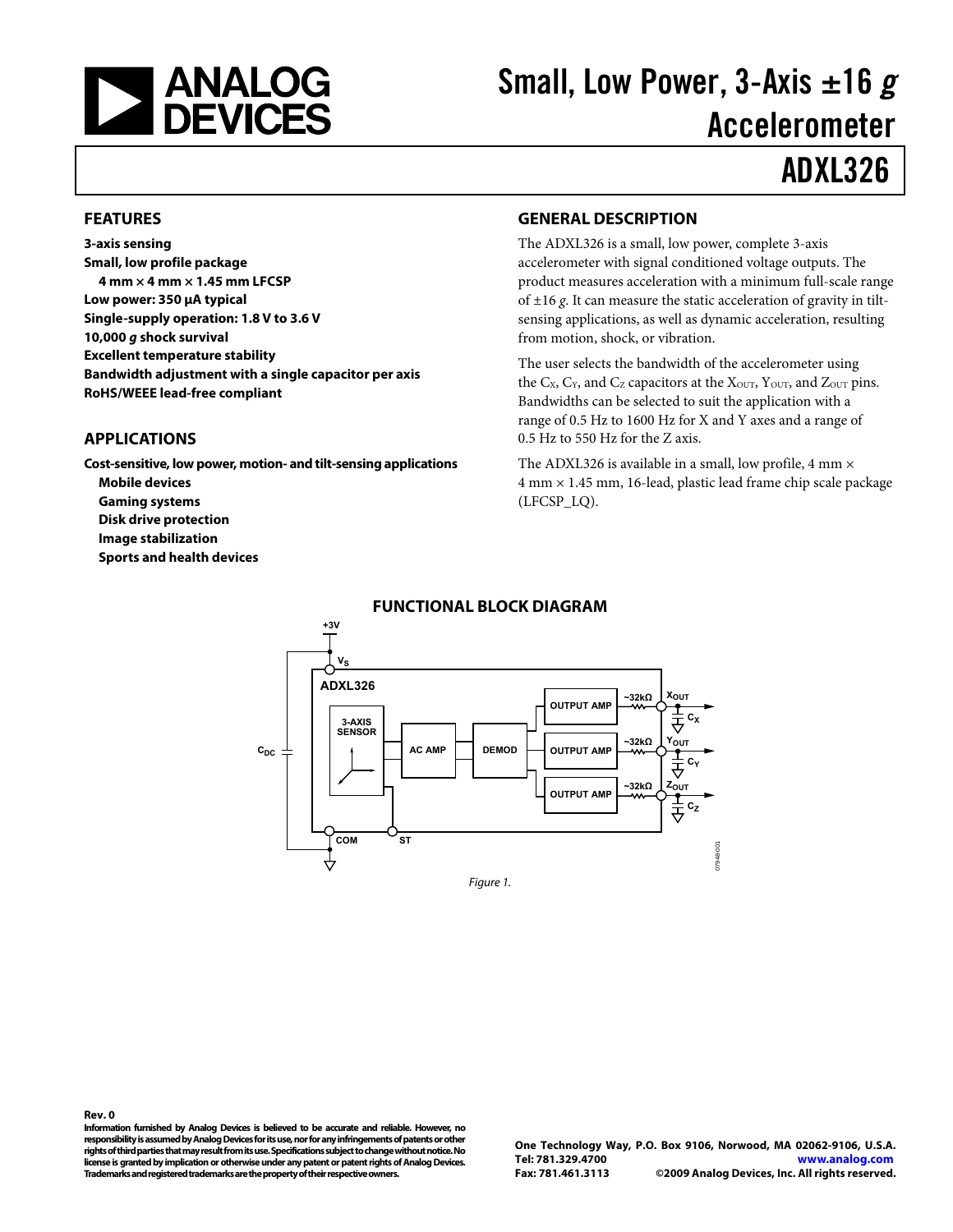# <span id="page-1-0"></span>**TABLE OF CONTENTS**

#### **REVISION HISTORY**

8/09-Revision 0: Initial Version

| Design Trade-Offs for Selecting Filter Characteristics: The |  |
|-------------------------------------------------------------|--|
|                                                             |  |
|                                                             |  |
|                                                             |  |
|                                                             |  |
|                                                             |  |
|                                                             |  |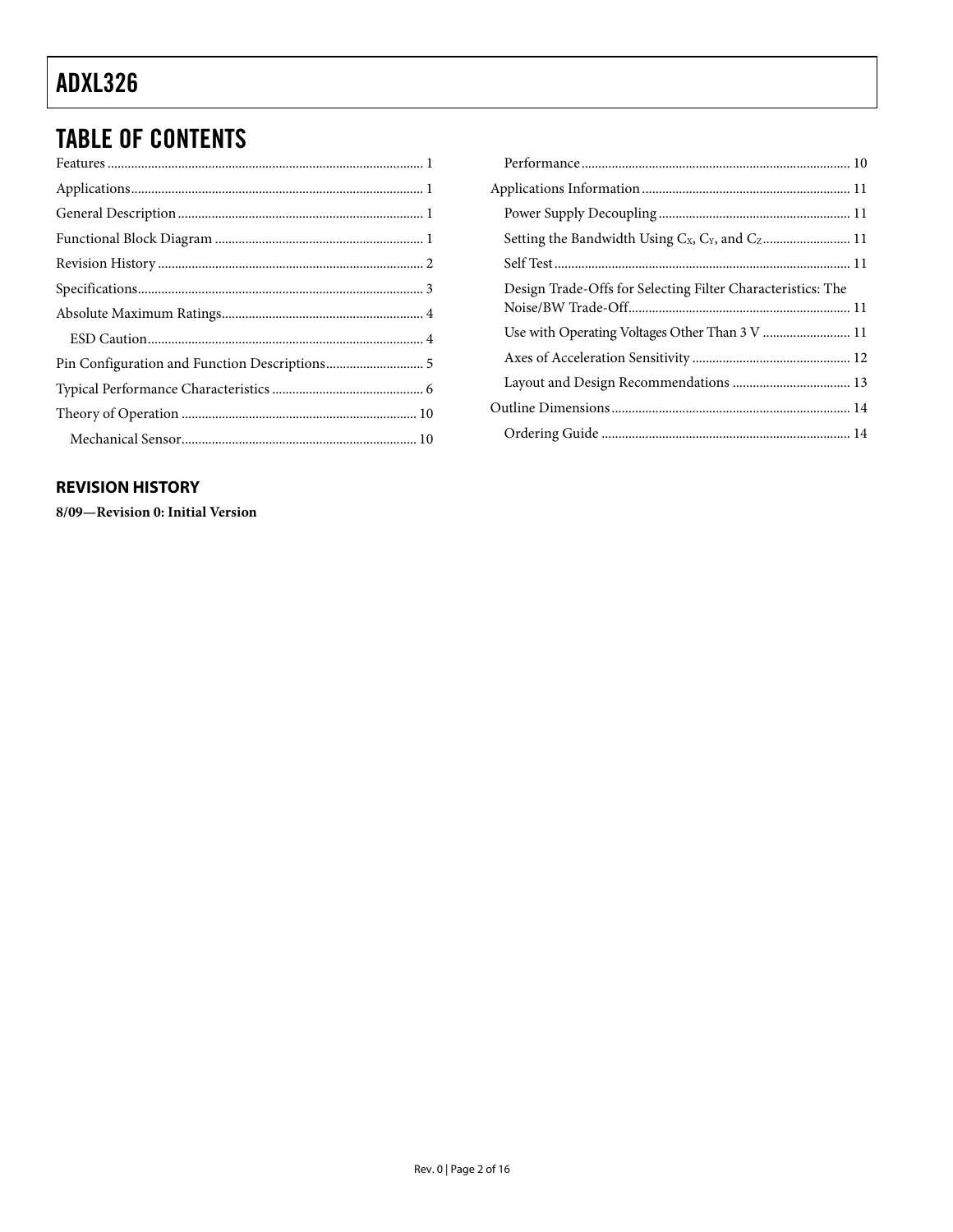### <span id="page-2-0"></span>SPECIFICATIONS

 $T_A = 25^{\circ}$ C,  $V_s = 3$  V,  $C_x = C_y = C_z = 0.1$  µF, acceleration = 0 *g*, unless otherwise noted. All minimum and maximum specifications are guaranteed. Typical specifications are not guaranteed.

<span id="page-2-1"></span>

| Table 1.                                                   |                       |       |              |        |                       |
|------------------------------------------------------------|-----------------------|-------|--------------|--------|-----------------------|
| <b>Parameter</b>                                           | <b>Conditions</b>     | Min   | <b>Typ</b>   | Max    | <b>Unit</b>           |
| <b>SENSOR INPUT</b>                                        | Each axis             |       |              |        |                       |
| Measurement Range                                          |                       | ±16   | ±19          |        | g                     |
| Nonlinearity                                               | Percent of full scale |       | ±0.3         |        | $\%$                  |
| Package Alignment Error                                    |                       |       | ±1           |        | Degrees               |
| <b>Interaxis Alignment Error</b>                           |                       |       | ±0.1         |        | Degrees               |
| Cross Axis Sensitivity <sup>1</sup>                        |                       |       | ±1           |        | $\%$                  |
| SENSITIVITY (RATIOMETRIC) <sup>2</sup>                     | Each axis             |       |              |        |                       |
| Sensitivity at XOUT, YOUT, ZOUT                            | $V_s = 3 V$           | 51    | 57           | 63     | mV/q                  |
| Sensitivity Change Due to Temperature <sup>3</sup>         | $V_s = 3 V$           |       | ±0.01        |        | %/°C                  |
| ZERO g BIAS LEVEL (RATIOMETRIC)                            |                       |       |              |        |                       |
| 0 g Voltage at X <sub>OUT</sub> , Y <sub>OUT</sub>         | $V_s = 3 V$           | 1.35  | 1.5          | 1.65   | V                     |
| 0 g Voltage at Zout                                        | $V_s = 3 V$           | 1.2   | 1.5          | 1.8    | V                     |
| 0 g Offset vs. Temperature                                 |                       |       | ±1           |        | mg/°C                 |
| <b>NOISE PERFORMANCE</b>                                   |                       |       |              |        |                       |
| Noise Density XOUT, YOUT, ZOUT                             |                       |       | 300          |        | $\mu g/\sqrt{Hz}$ rms |
| <b>FREQUENCY RESPONSE4</b>                                 |                       |       |              |        |                       |
| Bandwidth X <sub>OUT</sub> , Y <sub>OUT</sub> <sup>5</sup> | No external filter    |       | 1600         |        | Hz                    |
| Bandwidth Zour <sup>5</sup>                                | No external filter    |       | 550          |        | Hz                    |
| R <sub>FILT</sub> Tolerance                                |                       |       | $32 \pm 15%$ |        | $k\Omega$             |
| Sensor Resonant Frequency                                  |                       |       | 5.5          |        | kHz                   |
| SELF TEST <sup>6</sup>                                     |                       |       |              |        |                       |
| Logic Input Low                                            |                       |       | $+0.6$       |        | $\vee$                |
| Logic Input High                                           |                       |       | $+2.4$       |        | V                     |
| <b>ST Actuation Current</b>                                |                       |       | $+60$        |        | μA                    |
| Output Change at Xout                                      | Self test 0 to 1      | $-29$ | $-62$        | $-114$ | mV                    |
| Output Change at Yout                                      | Self test 0 to 1      | $+29$ | $+62$        | $+114$ | mV                    |
| Output Change at Zout                                      | Self test 0 to 1      | $+29$ | $+105$       | $+190$ | mV                    |
| <b>OUTPUT AMPLIFIER</b>                                    |                       |       |              |        |                       |
| <b>Output Swing Low</b>                                    | No load               |       | 0.1          |        | V                     |
| Output Swing High                                          | No load               |       | 2.8          |        | ٧                     |
| POWER SUPPLY                                               |                       |       |              |        |                       |
| <b>Operating Voltage Range</b>                             |                       | 1.8   |              | 3.6    | v                     |
| <b>Supply Current</b>                                      | $V_s = 3 V$           |       | 350          |        | μA                    |
| Turn-On Time <sup>7</sup>                                  | No external filter    |       | 1            |        | ms                    |
| <b>TEMPERATURE</b>                                         |                       |       |              |        |                       |
| <b>Operating Temperature Range</b>                         |                       | $-40$ |              | $+85$  | °C                    |

1 Defined as coupling between any two axes.

<sup>2</sup> Sensitivity is essentially ratiometric to V<sub>s</sub>.

 $^5$  Bandwidth with external capacitors = 1/(2 × π × 32 kΩ × C). For C<sub>x</sub>, C<sub>Y</sub> = 0.003 μF, bandwidth = 1.6 kHz. For C<sub>Z</sub> = 0.01 μF, bandwidth = 500 Hz. For C<sub>X</sub>, C<sub>Y</sub>, C<sub>Z</sub> = 10 μF, bandwidth  $= 0.5$  Hz.

 $^6$  Self test response changes cubically with V<sub>s</sub>.<br><sup>7</sup> Turn-on time is dependent on Cy, Cy, Ca and i

<sup>7</sup> Turn-on time is dependent on C<sub>X</sub>, C<sub>Y</sub>, C<sub>Z</sub> and is approximately 160 × C<sub>x</sub> or C<sub>Y</sub> or C<sub>Z</sub> + 1 ms, where C<sub>X</sub>, C<sub>Y</sub>, C<sub>Z</sub> are in µF.

<sup>&</sup>lt;sup>2</sup> Sensitivity is essentially ratiometric to V<sub>s</sub>.<br><sup>3</sup> Defined as the output change from ambient-to-maximum temperature or ambient-to-minimum temperature.

<sup>&</sup>lt;sup>4</sup> Actual frequency response controlled by user-supplied external filter capacitors (C<sub>X,</sub> C<sub>Y,</sub> C<sub>Z</sub>).<br><sup>5</sup> Bandwidth with external capacitors = 1/(2 × π × 32 kO × C). For C<sub>Y,</sub> Cy = 0.003 uE, bandwidth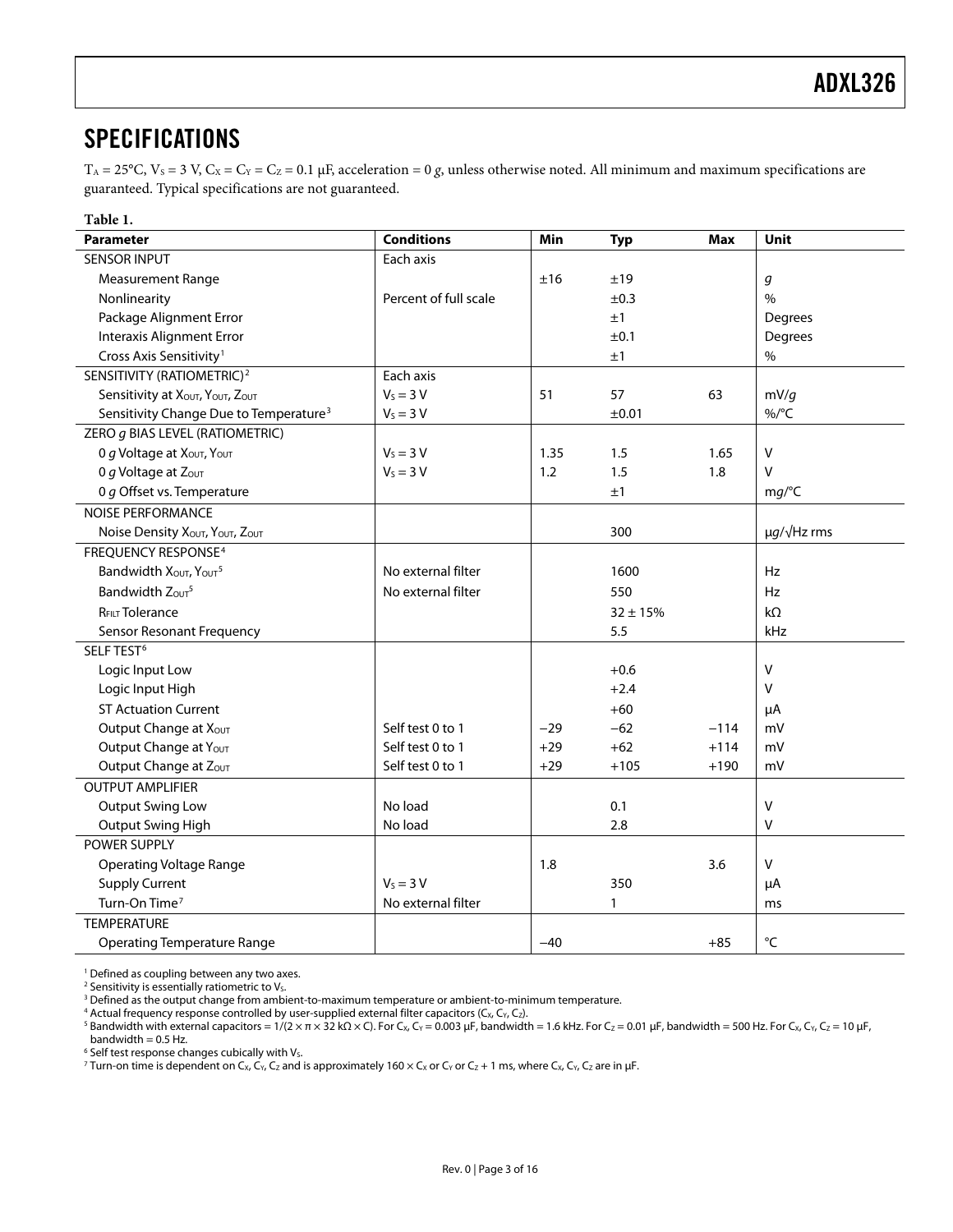### <span id="page-3-0"></span>ABSOLUTE MAXIMUM RATINGS

#### **Table 2.**

| <b>Parameter</b>                     | Rating                               |
|--------------------------------------|--------------------------------------|
| Acceleration (Any Axis, Unpowered)   | 10,000 $q$                           |
| Acceleration (Any Axis, Powered)     | 10,000 q                             |
| Vs                                   | $-0.3 V$ to $+3.6 V$                 |
| All Other Pins                       | $(COM - 0.3 V)$ to $(VS + 0.3 V)$    |
| <b>Output Short-Circuit Duration</b> | Indefinite                           |
| (Any Pin to Common)                  |                                      |
| Temperature Range (Powered)          | $-55^{\circ}$ C to $+125^{\circ}$ C  |
| Temperature Range (Storage)          | $-65^{\circ}$ C to +150 $^{\circ}$ C |

Stresses above those listed under Absolute Maximum Ratings may cause permanent damage to the device. This is a stress rating only; functional operation of the device at these or any other conditions above those indicated in the operational section of this specification is not implied. Exposure to absolute maximum rating conditions for extended periods may affect device reliability.

#### **ESD CAUTION**



ESD (electrostatic discharge) sensitive device. Charged devices and circuit boards can discharge without detection. Although this product features patented or proprietary protection circuitry, damage may occur on devices subjected to high energy ESD. Therefore, proper ESD precautions should be taken to avoid performance degradation or loss of functionality.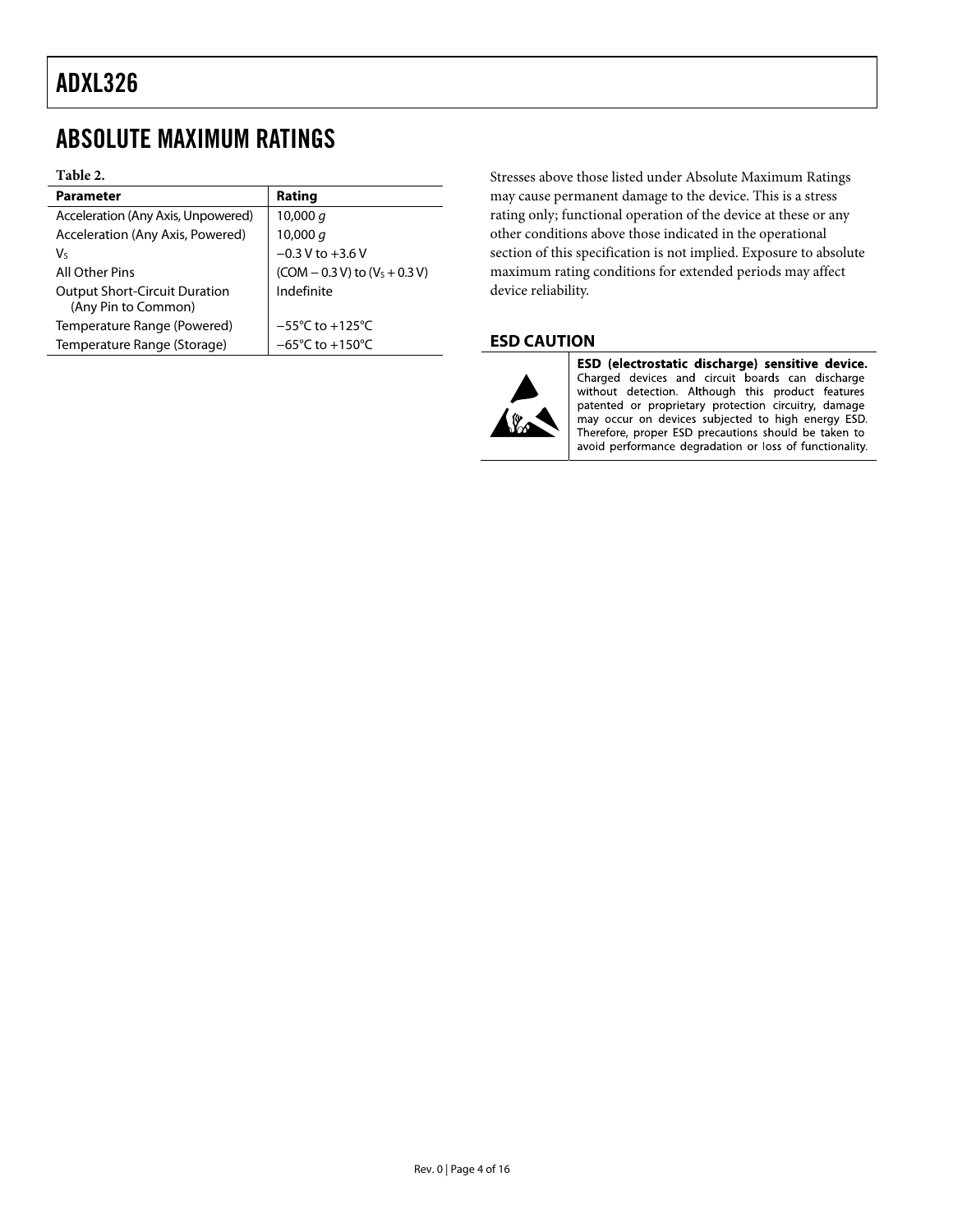### <span id="page-4-0"></span>PIN CONFIGURATION AND FUNCTION DESCRIPTIONS



| Pin No. | <b>Mnemonic</b>         | <b>Description</b>                                         |
|---------|-------------------------|------------------------------------------------------------|
|         | <b>NC</b>               | No Connect (or Optionally Ground)                          |
| 2       | <b>ST</b>               | Self Test                                                  |
| 3       | <b>COM</b>              | Common                                                     |
| 4       | <b>NC</b>               | No Connect                                                 |
| 5       | <b>COM</b>              | Common                                                     |
| 6       | <b>COM</b>              | Common                                                     |
|         | <b>COM</b>              | Common                                                     |
| 8       | <b>Zout</b>             | Z Channel Output                                           |
| 9       | <b>NC</b>               | No Connect (or Optionally Ground)                          |
| 10      | YOUT                    | Y Channel Output                                           |
| 11      | <b>NC</b>               | No Connect                                                 |
| 12      | <b>X</b> <sub>OUT</sub> | X Channel Output                                           |
| 13      | <b>NC</b>               | No Connect                                                 |
| 14      | $V_{S}$                 | Supply Voltage (1.8 V to 3.6 V)                            |
| 15      | $V_{S}$                 | Supply Voltage (1.8 V to 3.6 V)                            |
| 16      | <b>NC</b>               | No Connect                                                 |
| EP      | Exposed pad             | Not internally connected. Solder for mechanical integrity. |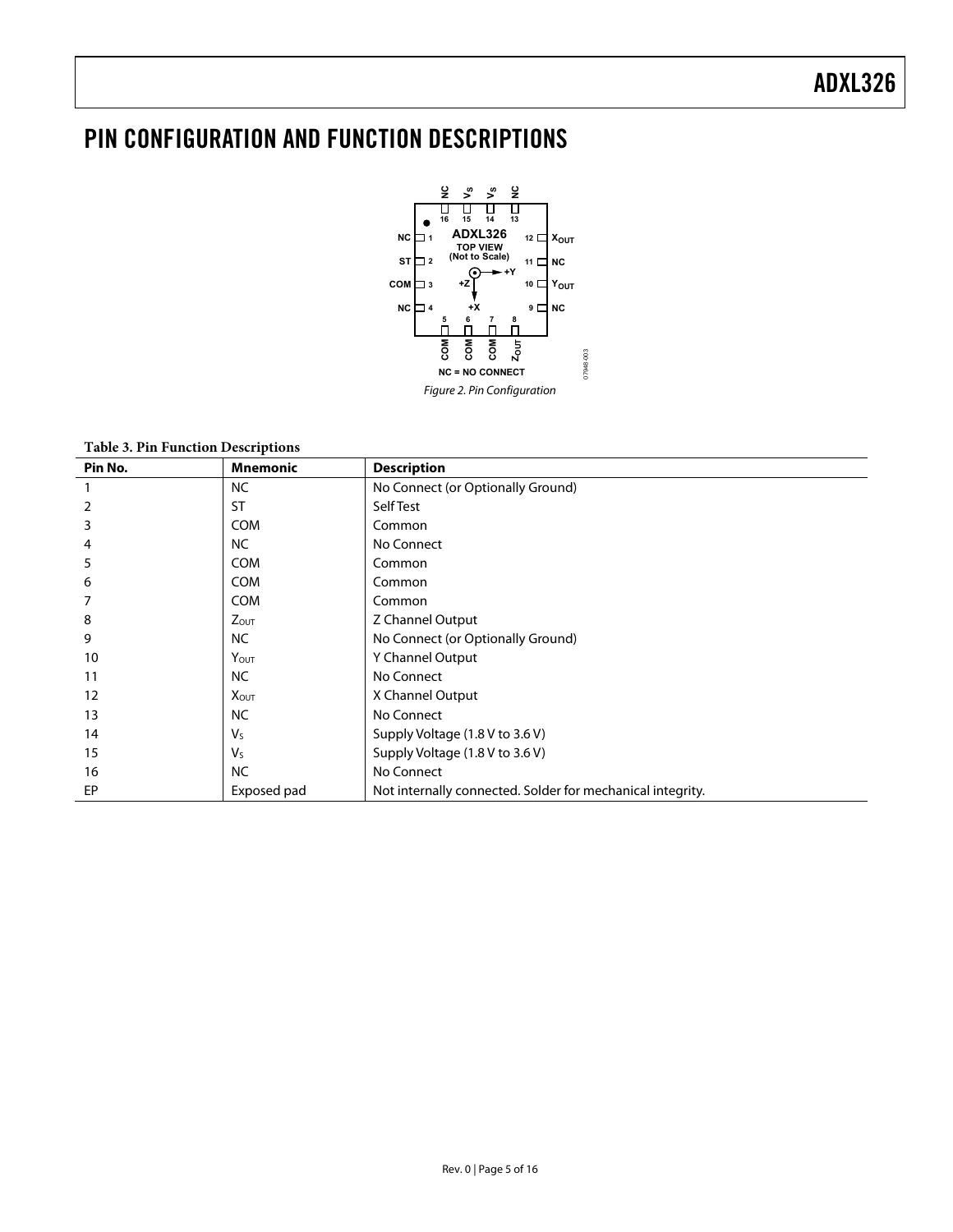### <span id="page-5-0"></span>TYPICAL PERFORMANCE CHARACTERISTICS

N > 1000 for all typical performance plots, unless otherwise noted.



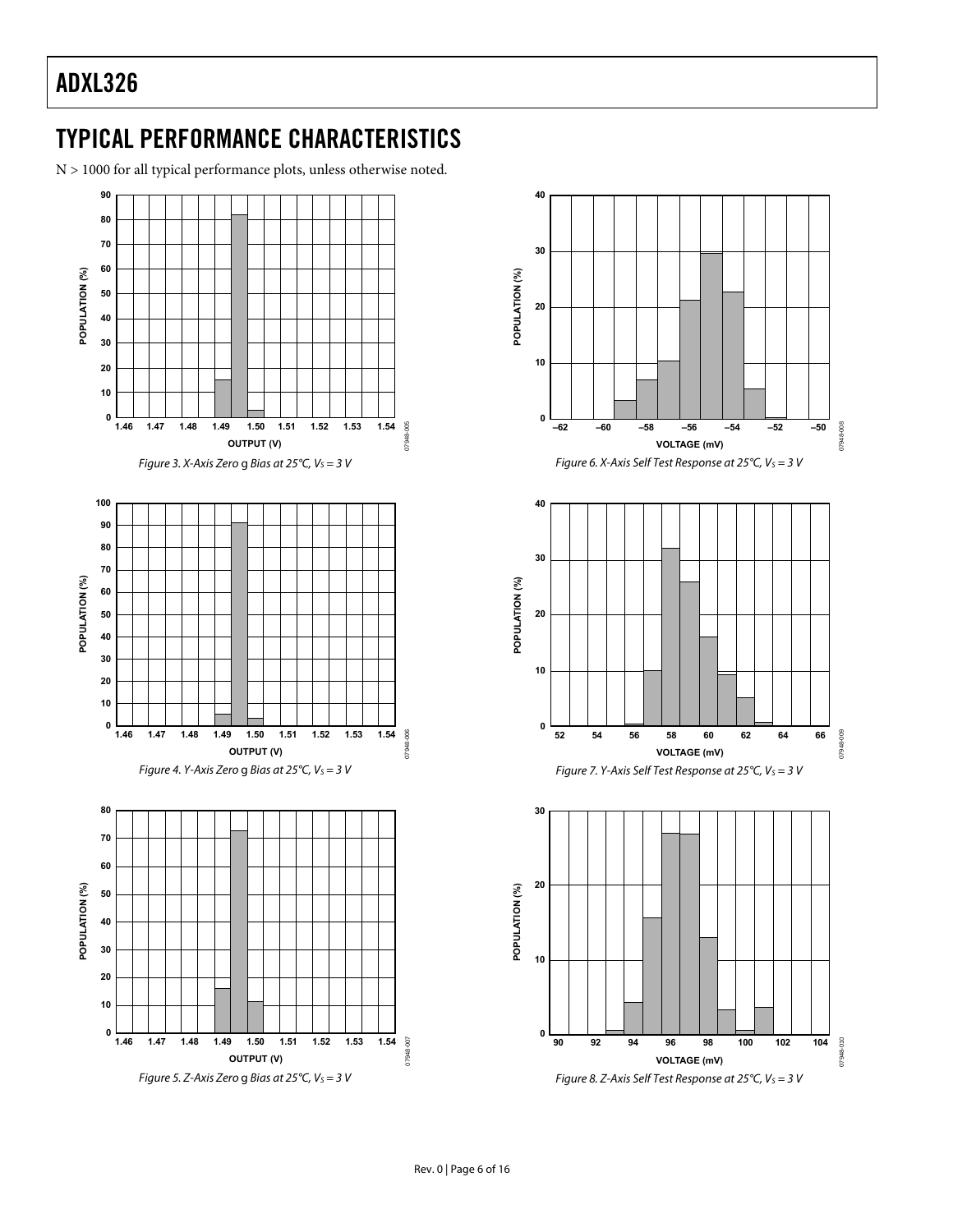

Figure 12. X-Axis Zero g Bias vs. Temperature, Eight Parts Soldered to PCB













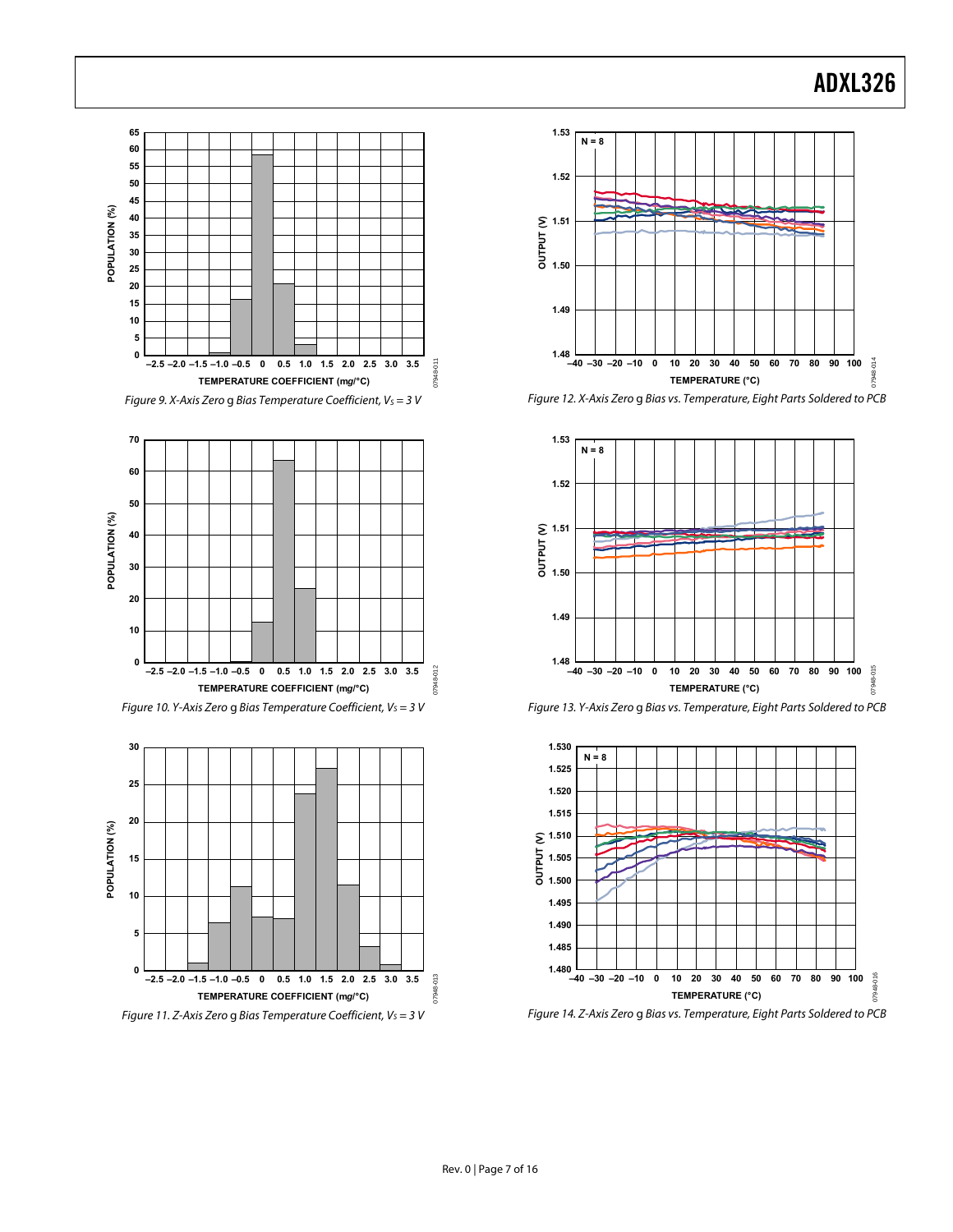

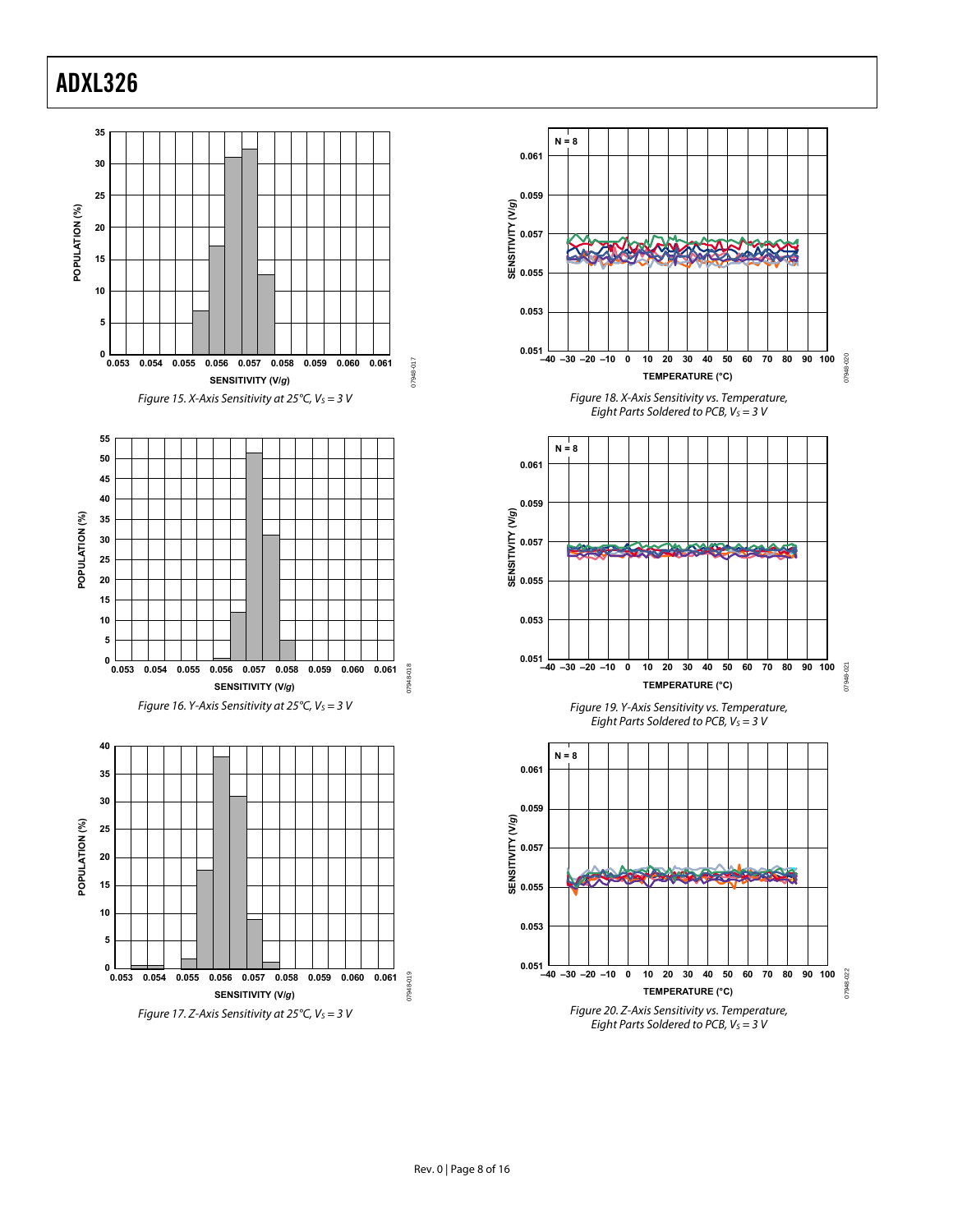



Figure 22. Typical Turn-On Time,  $V_S = 3 V$ ,  $C_X = C_Y = C_Z = 0.0047 \,\mu\text{F}$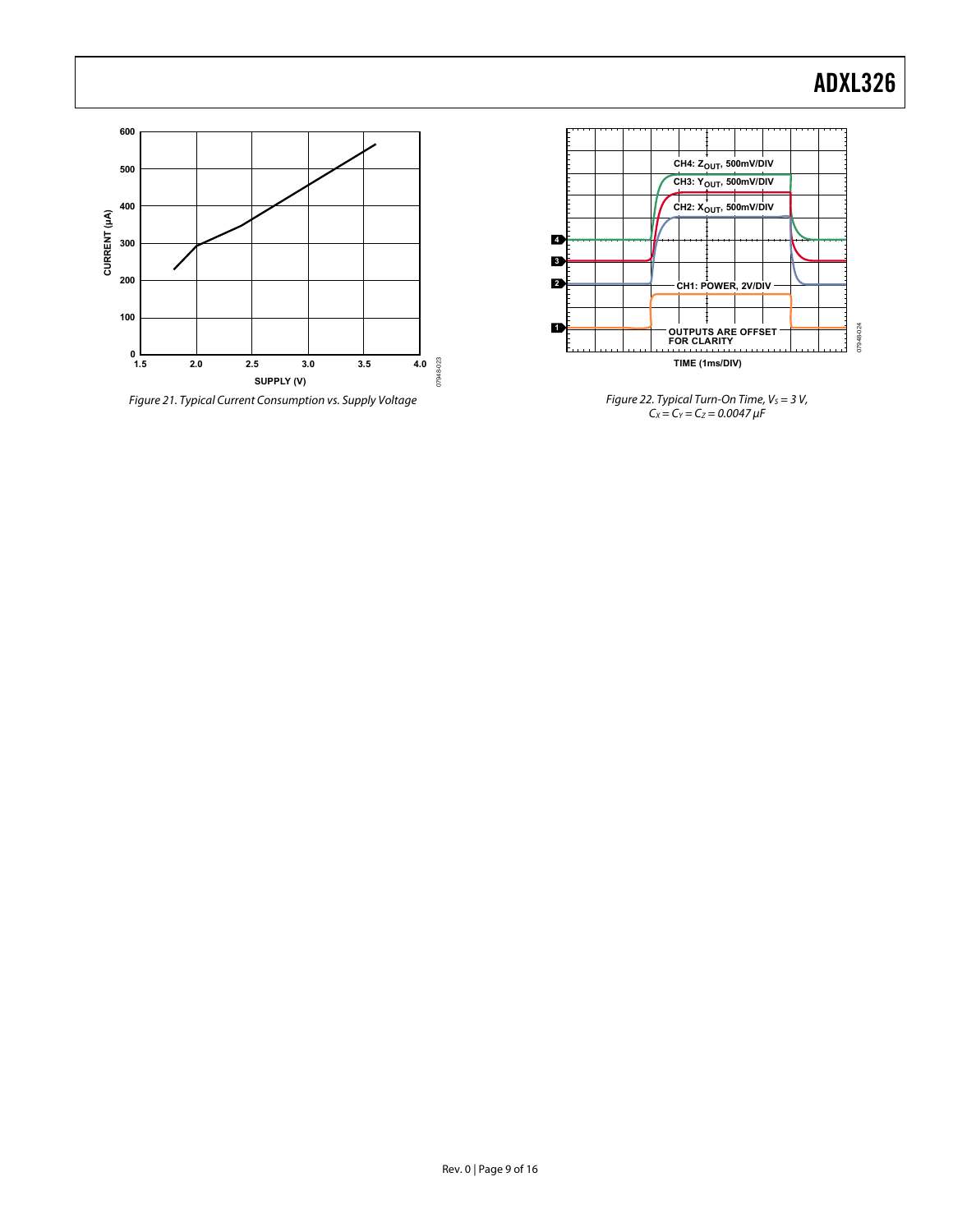### <span id="page-9-0"></span>THEORY OF OPERATION

The ADXL326 is a complete 3-axis acceleration measurement system. The ADXL326 has a measurement range of ±16 *g* minimum. It contains a polysilicon surface micromachined sensor and signal conditioning circuitry to implement an openloop acceleration measurement architecture. The output signals are analog voltages that are proportional to acceleration. The accelerometer can measure the static acceleration of gravity in tilt sensing applications, as well as dynamic acceleration, resulting from motion, shock, or vibration.

The sensor is a polysilicon surface micromachined structure built on top of a silicon wafer. Polysilicon springs suspend the structure over the surface of the wafer and provide a resistance against acceleration forces. Deflection of the structure is measured using a differential capacitor that consists of independent fixed plates and plates attached to the moving mass. The fixed plates are driven by 180° out-of-phase square waves. Acceleration deflects the moving mass and unbalances the differential capacitor resulting in a sensor output whose amplitude is proportional to acceleration. Phase-sensitive demodulation techniques are then used to determine the magnitude and direction of the acceleration.

The demodulator output is amplified and brought off-chip through a 32 kΩ resistor. The user then sets the signal bandwidth of the device by adding a capacitor. This filtering improves measurement resolution and helps prevent aliasing.

#### **MECHANICAL SENSOR**

The ADXL326 uses a single structure for sensing the X, Y, and Z axes. As a result, the three axes sense directions are highly orthogonal with little cross-axis sensitivity. Mechanical misalignment of the sensor die to the package is the chief source of cross-axis sensitivity. Mechanical misalignment can, of course, be calibrated out at the system level.

#### **PERFORMANCE**

Rather than using additional temperature compensation circuitry, innovative design techniques ensure that high performance is builtin to the ADXL326. As a result, there is neither quantization error nor nonmonotonic behavior, and temperature hysteresis is very low (typically <3 m*g* over the −25°C to +70°C temperature range).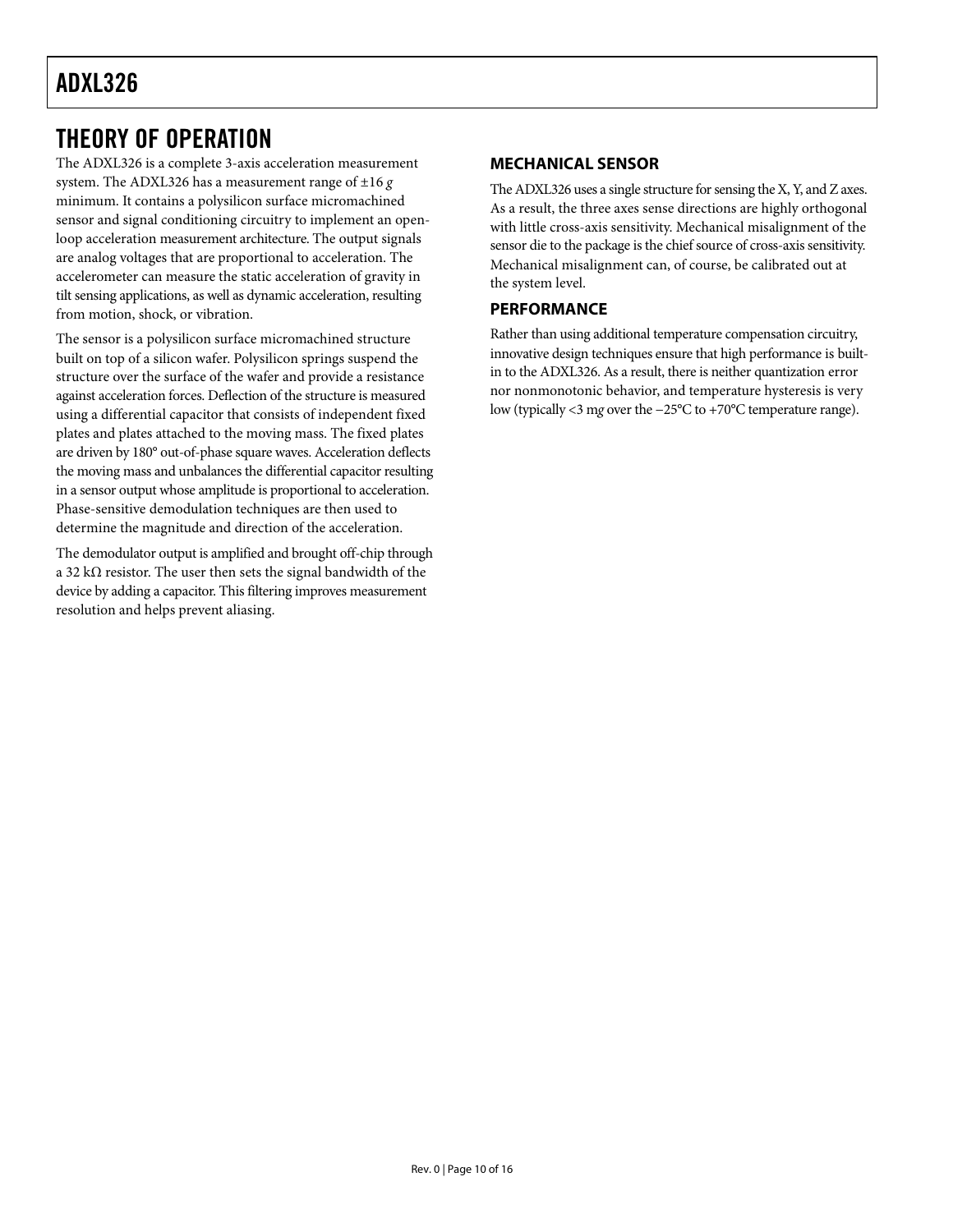### <span id="page-10-0"></span>APPLICATIONS INFORMATION **POWER SUPPLY DECOUPLING**

For most applications, a single 0.1  $\mu$ F capacitor, C<sub>DC</sub>, placed close to the ADXL326 supply pins adequately decouples the accelerometer from noise on the power supply. However, in applications where noise is present at the 50 kHz internal clock frequency (or any harmonic thereof), additional care in power supply bypassing is required because this noise can cause errors in acceleration measurement. If additional decoupling is needed, a 100  $\Omega$  (or smaller) resistor or ferrite bead can be inserted in the supply line. Additionally, a larger bulk bypass capacitor (1 μF or greater) can be added in parallel to C<sub>DC</sub>. Ensure that the connection from the ADXL326 ground to the power supply ground is low impedance because noise transmitted through ground has a similar effect as noise transmitted through  $V_s$ .

#### **SETTING THE BANDWIDTH USING C<sub>x</sub>, C<sub>Y</sub>, AND C<sub>z</sub>**

The ADXL326 has provisions for band limiting the X<sub>OUT</sub>, Y<sub>OUT</sub>, and ZOUT pins. Capacitors must be added at these pins to implement low-pass filtering for antialiasing and noise reduction. The 3 dB bandwidth equation is

*f*<sub>−3 dB</sub> =  $1/(2π(32 kΩ) × C<sub>(X, Y, Z)</sub>)$ 

or more simply

 $f_{-3 \text{ dB}} = 5 \mu F / C_{(X, Y, Z)}$ 

The tolerance of the internal resistor  $(R<sub>FILT</sub>)$  typically varies as much as ±15% of its nominal value (32 k $\Omega$ ), and the bandwidth varies accordingly. A minimum capacitance of 0.0047  $\mu$ F for C<sub>x</sub>,  $C_Y$ , and  $C_Z$  is recommended in all cases.

<span id="page-10-1"></span>

| --------              |                     |  |  |  |
|-----------------------|---------------------|--|--|--|
| <b>Bandwidth (Hz)</b> | Capacitor $(\mu F)$ |  |  |  |
|                       | 4.7                 |  |  |  |
| 10                    | 0.47                |  |  |  |
| 50                    | 0.10                |  |  |  |
| 100                   | 0.05                |  |  |  |
| 200                   | 0.027               |  |  |  |
| 500                   | 0.01                |  |  |  |

#### **SELF TEST**

The ST pin controls the self test feature. When this pin is set to V<sub>s</sub>, an electrostatic force is exerted on the accelerometer beam. The resulting movement of the beam allows the user to test whether the accelerometer is functional. The typical change in output is −1.08 *g* (corresponding to −62 mV) in the X axis, +1.08 *g* (+62 mV) on the Y axis, and +1.83 *g* (+105 mV) on the Z axis. This ST pin can be left open circuit or connected to common (COM) in normal use.

Never expose the ST pin to voltages greater than  $V_s + 0.3$  V. If this cannot be guaranteed due to the system design (for instance, there are multiple supply voltages), then a low  $V_F$  clamping diode between ST and  $V<sub>S</sub>$  is recommended.

#### **DESIGN TRADE-OFFS FOR SELECTING FILTER CHARACTERISTICS: THE NOISE/BW TRADE-OFF**

The selected accelerometer bandwidth ultimately determines the measurement resolution (smallest detectable acceleration). Filtering can be used to lower the noise floor to improve the resolution of the accelerometer. Resolution is dependent on the analog filter bandwidth at  $X<sub>OUT</sub>$ ,  $Y<sub>OUT</sub>$ , and  $Z<sub>OUT</sub>$ .

The output of the ADXL326 has a typical bandwidth greater than 500 Hz. The user must filter the signal at this point to limit aliasing errors. The analog bandwidth must be no more than half the analog-to-digital sampling frequency to minimize aliasing. The analog bandwidth can be further decreased to reduce noise and improve resolution.

The ADXL326 noise has the characteristics of white Gaussian noise, which contributes equally at all frequencies and is described in terms of μ*g*/√Hz (the noise is proportional to the square root of the accelerometer bandwidth). The user should limit bandwidth to the lowest frequency needed by the application to maximize the resolution and dynamic range of the accelerometer.

With the single-pole roll-off characteristic, the typical noise of the ADXL326 is determined by

*rms Noise* = *Noise Density*  $\times$   $(\sqrt{BW \times 1.6})$ 

Often, the peak value of the noise is desired. Peak-to-peak noise can only be estimated by statistical methods. [Table 5](#page-10-1) is useful for estimating the probabilities of exceeding various peak values, given the rms value.

| <b>Peak-to-Peak Value</b> | % of Time That Noise Exceeds<br><b>Nominal Peak-to-Peak Value</b> |
|---------------------------|-------------------------------------------------------------------|
| $2 \times$ rms            | 32                                                                |
| $4 \times$ rms            | 4.6                                                               |
| $6 \times rms$            | 0.27                                                              |
| $8 \times$ rms            | 0.006                                                             |

#### **Table 5. Estimation of Peak-to-Peak Noise**

#### **USE WITH OPERATING VOLTAGES OTHER THAN 3 V**

The ADXL326 is tested and specified at  $V_s = 3$  V; however, it can be powered with  $V_s$  as low as 1.8 V or as high as 3.6 V. Note that some performance parameters change as the supply voltage is varied.

The ADXL326 output is ratiometric; therefore, the output sensitivity (or scale factor) varies proportionally to the supply voltage. At  $V_s = 3.6$  V, the output sensitivity is typically 68 mV/*g*. At  $V_s = 2$  V, the output sensitivity is typically 38 mV/*g*.

The zero *g* bias output is also ratiometric; therefore, the zero *g* output is nominally equal to  $V<sub>s</sub>/2$  at all supply voltages.

The output noise is not ratiometric but is absolute in volts; therefore, the noise density decreases as the supply voltage increases. This is because the scale factor  $(mV/g)$  increases while the noise voltage remains constant. At  $V_s = 3.6$  V, the X- and Yaxis noise density is typically 120 μg/ $\sqrt{Hz}$ , while at V<sub>s</sub> = 2 V, the X- and Y-axis noise density is typically 270 μ*g*/√Hz.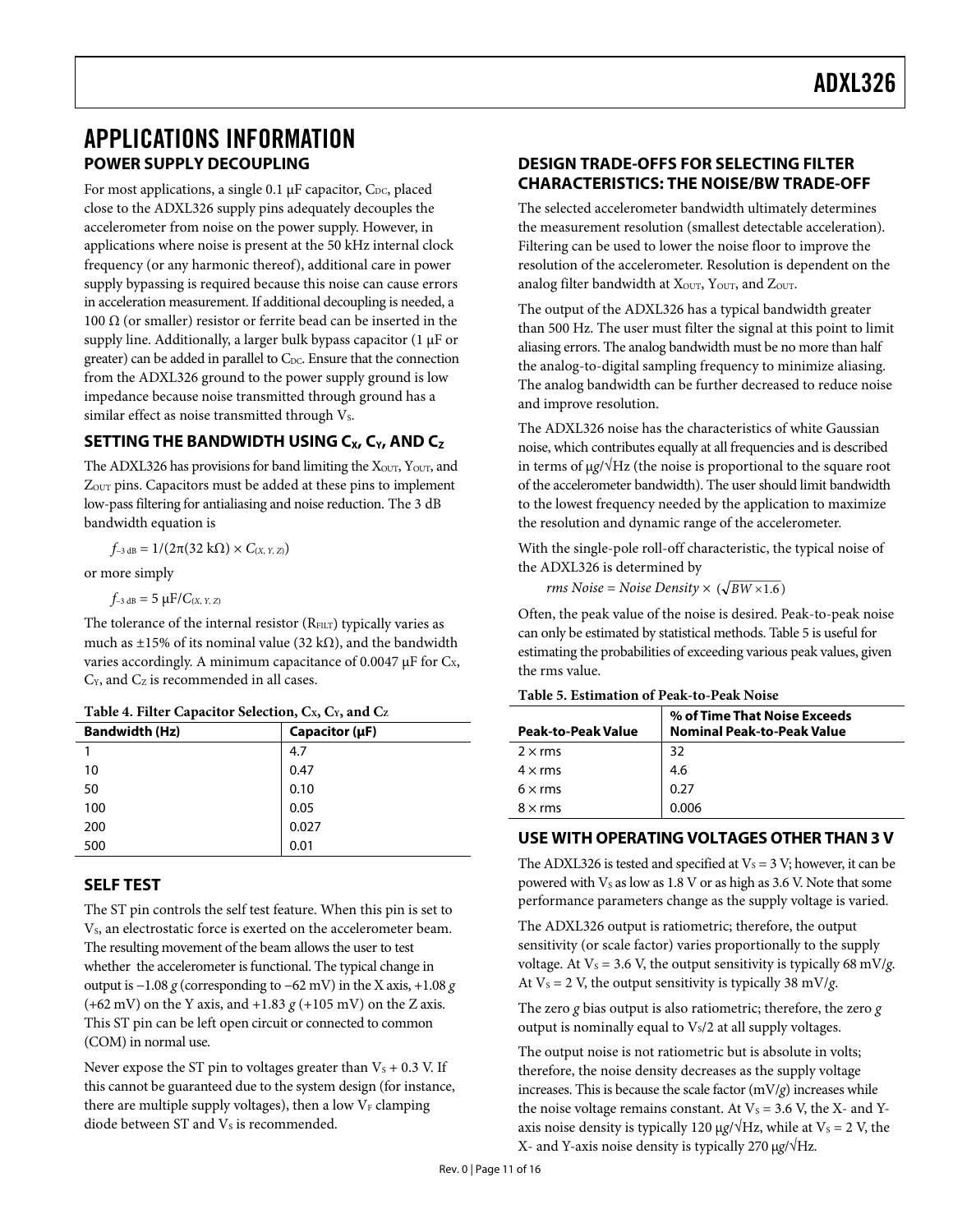<span id="page-11-0"></span>Self test response in *g* is roughly proportional to the square of the supply voltage. However, when ratiometricity of sensitivity is factored in with supply voltage, the self test response in volts is roughly proportional to the cube of the supply voltage.

For example, at  $V_s = 3.6$  V, the self test response for the ADXL326 is approximately −107 mV for the X axis, +107 mV for the Y axis, and  $+181$  mV for the Z axis. At  $V_s = 2$  V, the self test response is approximately −18 mV for the X axis, +18 mV for the Y axis, and −31 mV for the Z axis.

The supply current decreases as the supply voltage decreases. Typical current consumption at  $V_s = 3.6$  V is 375  $\mu$ A, and typical current consumption at  $V_s = 2$  V is 200  $\mu$ A.

#### **AXES OF ACCELERATION SENSITIVITY**



Figure 23. Axes of Acceleration Sensitivity (Corresponding Output Voltage Increases When Accelerated Along the Sensitive Axis)



Figure 24. Output Response vs. Orientation to Gravity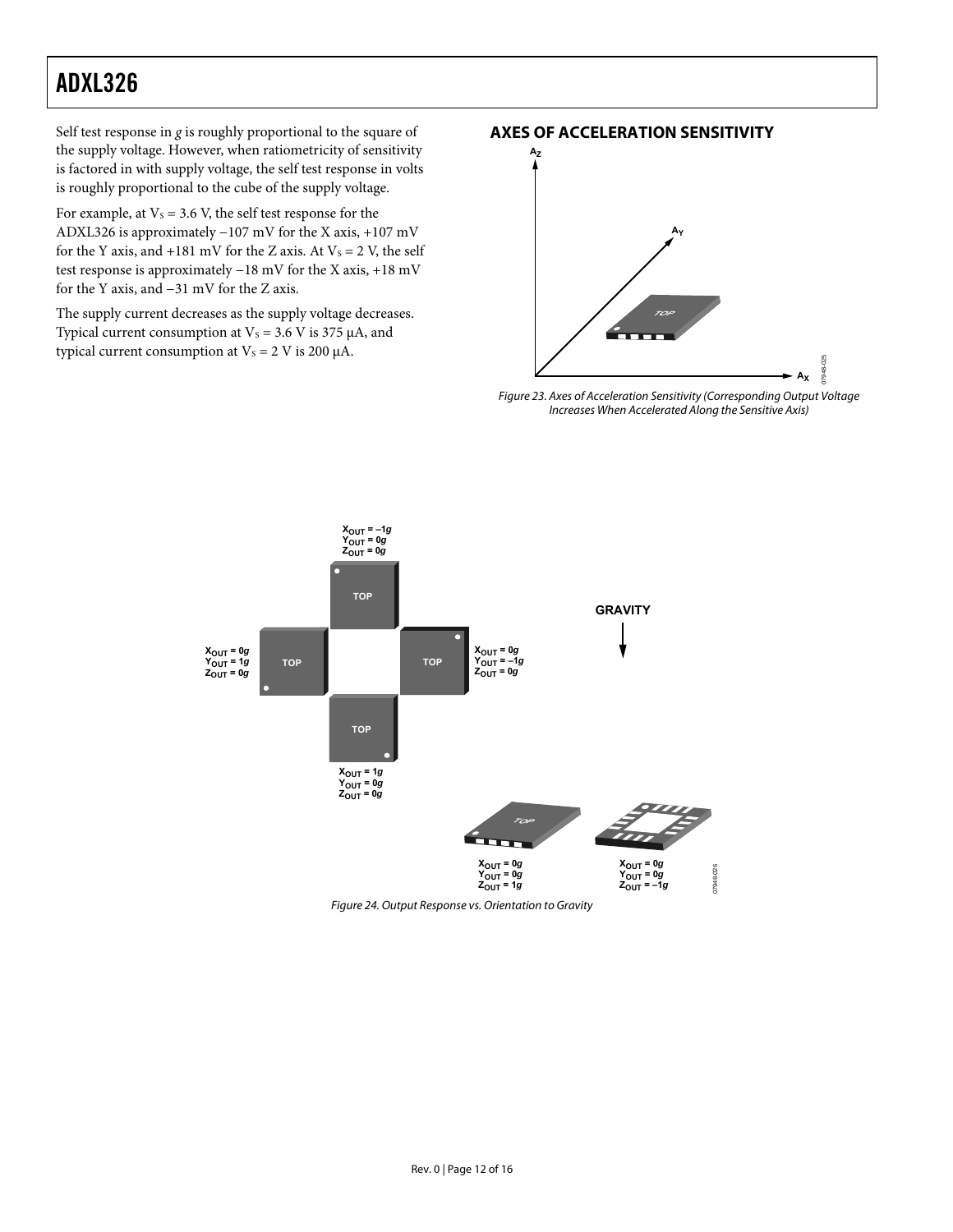#### <span id="page-12-0"></span>**LAYOUT AND DESIGN RECOMMENDATIONS**

The recommended soldering profile is shown in [Figure 25](#page-12-1), followed by a description of the profile features in [Table 6](#page-12-2). The recommended PCB layout or solder land drawing is shown in [Figure 26](#page-12-3).



Figure 25. Recommended Soldering Profile

#### <span id="page-12-1"></span>**Table 6. Recommended Soldering Profile**

<span id="page-12-2"></span>

| <b>Profile Feature</b>                                       | <b>Sn63/Pb37</b>                        | <b>Pb-Free</b>                          |  |
|--------------------------------------------------------------|-----------------------------------------|-----------------------------------------|--|
| Average Ramp Rate (TL to TP)                                 | 3°C/sec maximum                         | 3°C/sec maximum                         |  |
| Preheat                                                      |                                         |                                         |  |
| Minimum Temperature (T <sub>SMIN</sub> )                     | $100^{\circ}$ C                         | $150^{\circ}$ C                         |  |
| Maximum Temperature (T <sub>SMAX</sub> )                     | $150^{\circ}$ C                         | $200^{\circ}$ C                         |  |
| Time $(T_{SMIN}$ to $T_{SMAX}$ , ts                          | 60 sec to 120 sec                       | 60 sec to 180 sec                       |  |
| $TSMAX$ to $TL$                                              |                                         |                                         |  |
| Ramp-Up Rate                                                 | 3°C/sec maximum                         | 3°C/sec maximum                         |  |
| Time Maintained Above Liquidous (TL)                         |                                         |                                         |  |
| Liquidous Temperature $(T_1)$                                | 183 $^{\circ}$ C                        | $217^{\circ}$ C                         |  |
| Time $(t_L)$                                                 | 60 sec to 150 sec                       | 60 sec to 150 sec                       |  |
| Peak Temperature $(T_P)$                                     | $240^{\circ}C + 0^{\circ}C/-5^{\circ}C$ | $260^{\circ}C + 0^{\circ}C/-5^{\circ}C$ |  |
| Time Within 5°C of Actual Peak Temperature (t <sub>P</sub> ) | 10 sec to 30 sec                        | 20 sec to 40 sec                        |  |
| Ramp-Down Rate                                               | 6°C/sec maximum                         | $6^{\circ}$ C/sec maximum               |  |
| Time 25°C to Peak Temperature                                | 6 minutes maximum                       | 8 minutes maximum                       |  |



<span id="page-12-3"></span>Figure 26. Recommended PCB Layout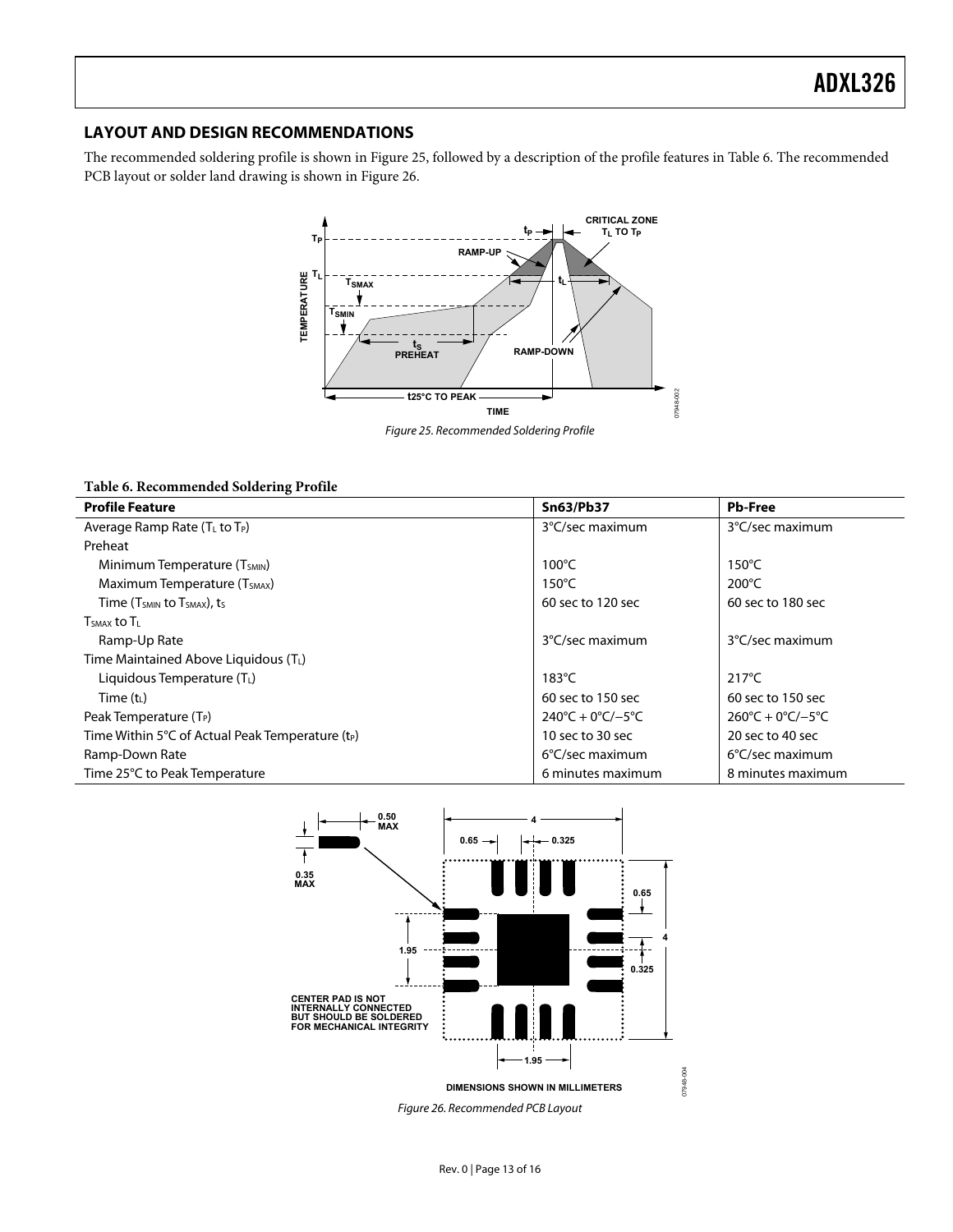### <span id="page-13-0"></span>OUTLINE DIMENSIONS



Dimensions shown in millimeters

#### **ORDERING GUIDE**

<span id="page-13-1"></span>

| Model                    | <b>Measurement Range</b> | <b>Specified Voltage</b> | Temperature Range                  | <b>Package Description</b> | <b>Package Option</b> |
|--------------------------|--------------------------|--------------------------|------------------------------------|----------------------------|-----------------------|
| ADXL326BCPZ <sup>1</sup> | ±16q                     | 3 V                      | $-40^{\circ}$ C to $+85^{\circ}$ C | 16-Lead LFCSP LO           | CP-16-5a              |
| ADXL326BCPZ-RL1          | ±16q                     | 3 V                      | $-40^{\circ}$ C to $+85^{\circ}$ C | 16-Lead LFCSP LO           | CP-16-5a              |
| ADXL326BCPZ-RL71         | ±16q                     | 3 V                      | $-40^{\circ}$ C to $+85^{\circ}$ C | 16-Lead LFCSP LO           | CP-16-5a              |
| $EVAL-ADXL326Z1$         |                          |                          |                                    | <b>Evaluation Board</b>    |                       |

 $1 Z =$  RoHS Compliant Part.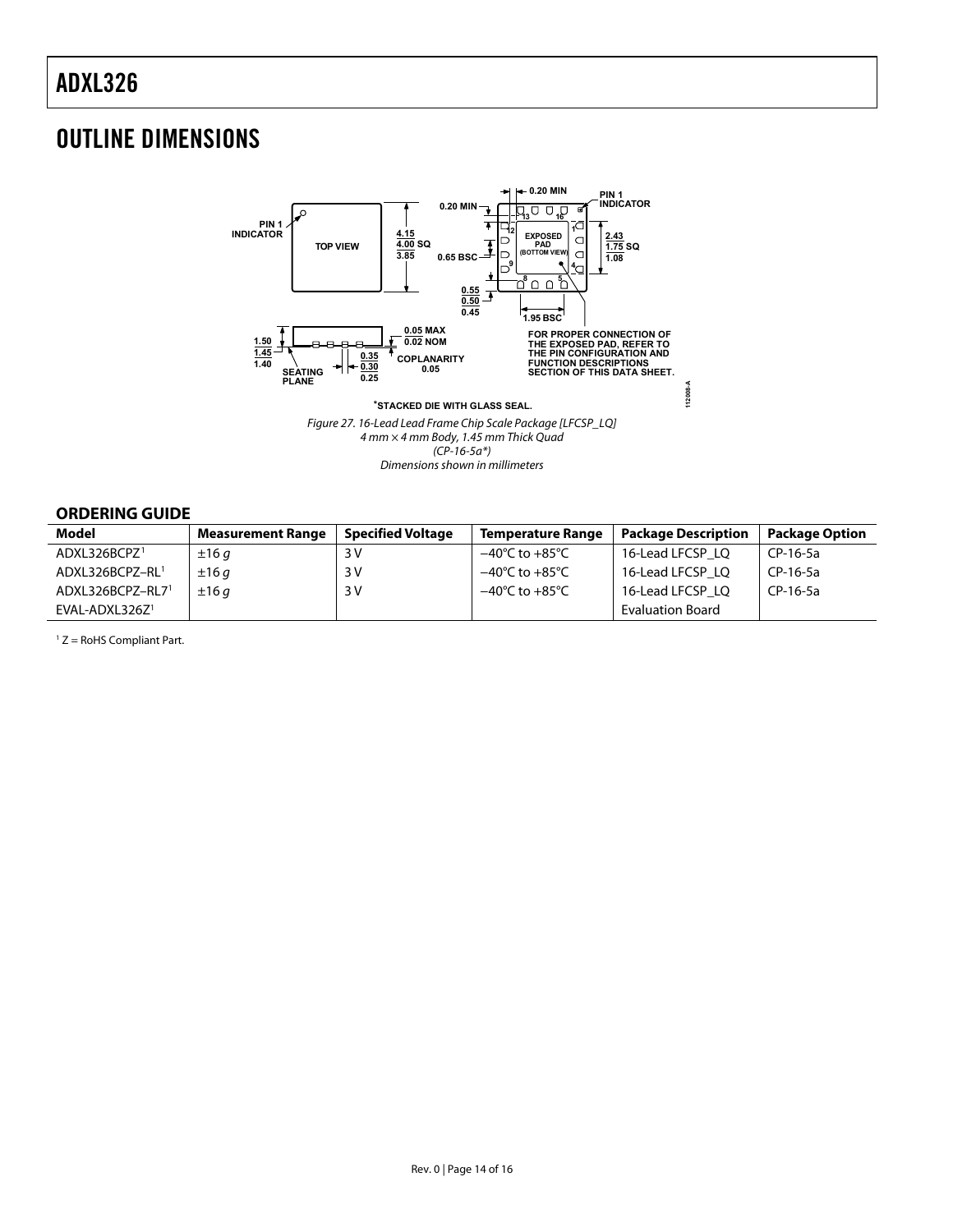### **NOTES**